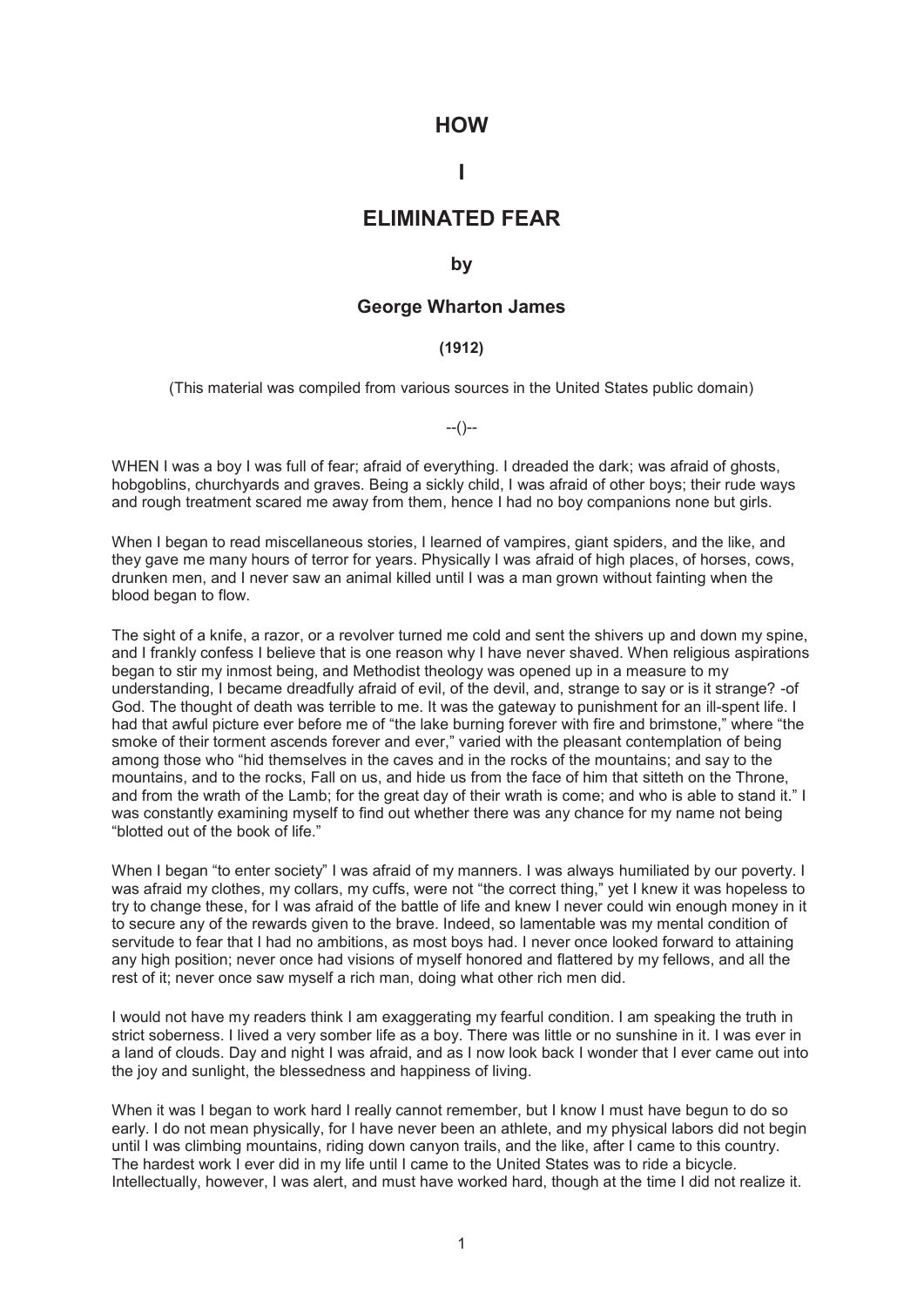But it was that hard work that, ultimately, was to be my salvation from fear. As I have read New Thought literature I have seen much of the need for making affirmations. The helpfulness of this method is constantly set forth. The teachers say : Let your affirmations be clear, strong, many, and positive.

Personally I know nothing of this method of attaining. I do not criticise it, reject it, refuse it. I know simply nothing of it. My mental make-up has seemed to require different treatment, and I can truthfully state that with me power, health, whatever I have sought has come with slow, plodding, diligent work, and the affirmation has come after - not before the power. In other words, when I was sick and ailing, I did not affirm:

"I am strength, I am health!"

I knew nothing of that method of attaining what I desired. I began to eat carefully, bathe, breathe deeply, exercise and the like, and as the years went by I slowly realized very slowly, yet surely my heart's desire for health, and then I was able to affirm: "I am health."

When I was so fearful I did not affirm: "I have no fear. There is no fear in me. I will walk, live, talk, fearless and unafraid," for I knew I was afraid, I was often almost paralyzed with terror, and I had not learned to differentiate between the real "I" of me, and the cowardly body of me that was subject to all these craven feelings. But I did resolutely strive to overcome my fears by prayer, and work mental and physical.

Now, as I look back, I can see that it was the result of my reading, the suggestions of good men and women, the promptings of my own spirit, the inspirations of the Holy Spirit of the Everywhere, that ultimately led me to freedom from fear. And I believe I owe more to the poems the thought of Robert Browning than to all else combined.

When I began to read him, the dark cloud of Pauline theology began to dissipate. I was thrilled, uplifted, inspired by the newer, larger, more noble conceptions. Hitherto I had been afraid of God, in spite of all that my Methodist theology taught me of His goodness. I knew He was good at least I supposed so yet He was still the "judge of all the earth." He was keeping tab on me all the time, and every "sin" I committed was written down in the book of remembrance, and, sensitive youngster, I sinned a great deal in my own estimation. In other words, the being a Pauline theology had made me morbidly self-conscious. I was on the stool of repentance all the time. Had I lived in medieval times I should have been a monk, wearing sackcloth and putting ashes on my head all the time mortifying the flesh in order that the spirit might live.

Now, however, Browning opened up a new world of life, hope, and joy to me. He showed me God as I had always felt He ought to be, but as I never had dared assert He was. He did the affirming for me, and I began to dare to affirm with him. Never shall I forget the thrill that went through my whole being when I read in Abt Vogler:

"Doubt not that Thy power can fill the heart that Thy power expands!" Of course if God expands my heart to desires for good, He must intend that it shall be filled, or He is a cruel monster thus to mock me. Then in Rabbi Ben Ezra I read:

"Grow old along with me!

The best is yet to be,

The last of life, for which the first was made:

Our times are in His hand Who saith: "A whole I planned, Youth shows but half ; trust God: see all nor be afraid.'"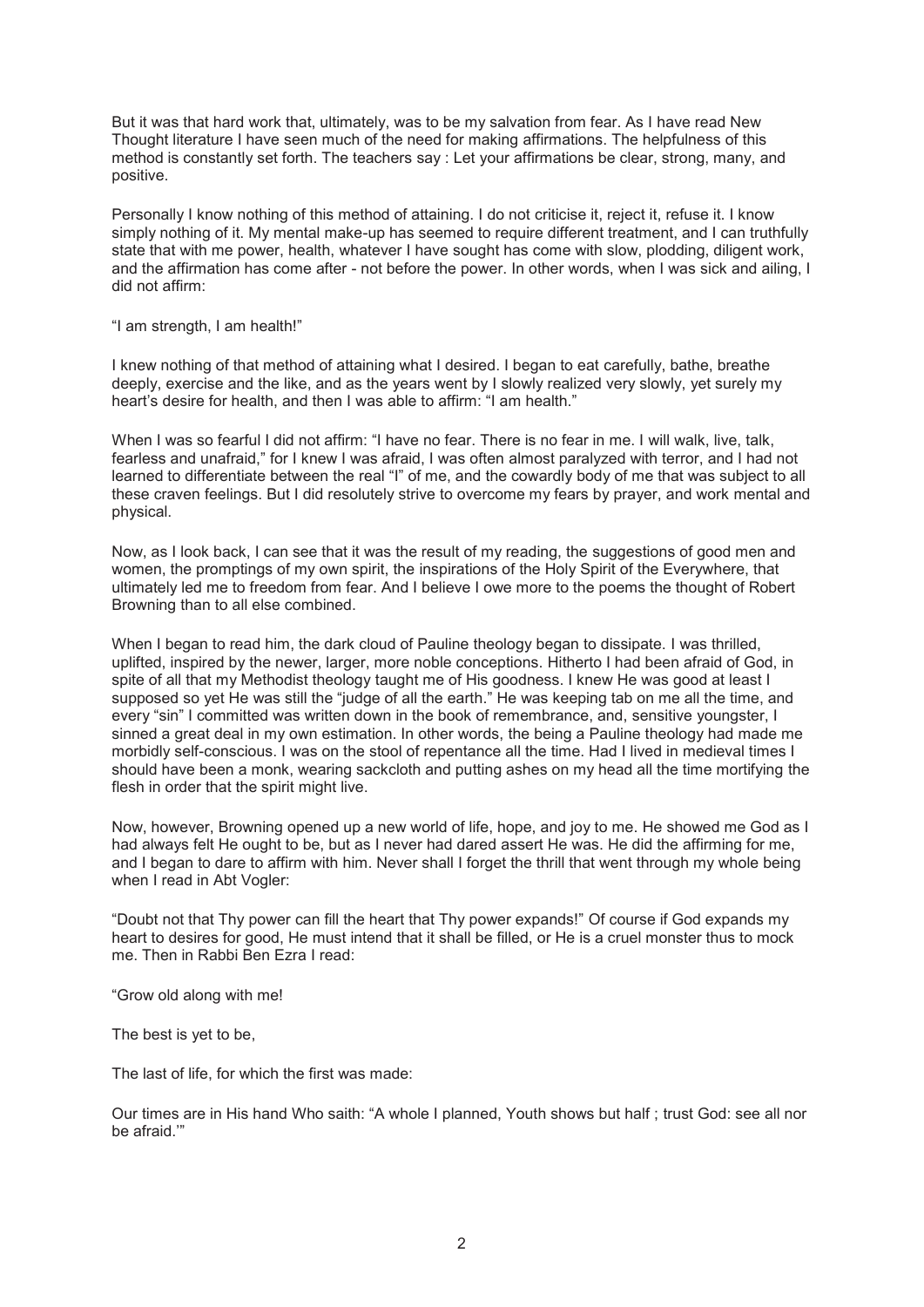Read it again carefully so that you get the full beauty and joy of the thought that came to me. God planned my life, or I should not have come into being. He planned. Then if He planned, He must have planned something perfect. If it was imperfect, or seemed imperfect, the fault could not be in Him.

Where was it? I didn't know, but from that time on I resolved I would believe that my life was planned by the All Creator to be a perfect life. And neither man, devil, nor myself could hinder God in the accomplishment of His purpose. Then, later on in the same poem, I came to this stanza:

"He fixed thee mid this dance,

Of plastic circumstance, This Present, thou, forsooth, wouldst fain arrest: Machinery just meant To give thy Soul its bent, Try thee, and turn thee forth, sufficiently impressed."

What? God fixed me in these apparently adverse circumstances? In this poverty, fear, ill-health, and other evils? And it was all done with a purpose? Then what a consummate fool I was to kick against the purpose of God! Why not learn the lesson? Why not conform myself to the Divine plan, and welcome the poverty, the ill-health, the fear, the everything, provided I had the warming assurance in my inmost Soul that out of it all God was preparing the way that the motive for it all was my good, my perfect health, happiness, freedom from fear, my serenity, peace, joy.

From that moment I began to improve. I began to rise to have confidence, to say to my fears, Begone! I took on a new lease of life the first real joy-lease I had had. I held my head up. I was the King's son ! I had the Eternal Power behind me. I mighty near became a fatalist, in that I felt, as I now feel, that if whatever comes is planned by the Divine, ill-health, failure, taxes, fears, even death itself these are the very best things that can come, so let them come! I'm ready for them, will joyously welcome them, for I know, now, that these are only the disciplinary preparations I need for the larger, fuller, surer, blesseder life that I know is mine. What room then for fear? And can you not see how that my affirmations have come after my experiences, rather than before?

Afraid? Now? I am afraid neither of God, man nor devil! Why should I be of God, who is the loving All Father who planned everything for my good? And as far as being afraid of man is concerned; what man is there that is more than a man? I am a man among men, therefore neither president, king, kaiser nor emperor can make me afraid. None of them can do more than imprison, hurt, kill the body, and what does that amount to? They never can touch the "me," the inner self, the "I," that is of God, under His protection, and that will go back to Him. So I now go through life with my head held aloft, fearless and unafraid, for, as far as the old devil of my Methodistic days is concerned, I just tell him to go to hell, where he belongs, and attend to his own business; I and mine are no concern of his.

As soon as these blessed assurances took full possession of me there came the belief that I ought to be free from the ill-health that so long had cursed me. God was a God of health, not of disease. The world was full of health. It was mine to call upon. I resolved I would do so. For years I had felt the hopelessness of my own case. I had seen the terror the world felt of disease: the bondage most people were in to the doctors, medicines and the drugstore. I came to the conclusion that, fundamentally as a matter of principle, of right, of justice, of God's planning, this was all wrong; must be wrong, or there was no God. As I was assured there was a loving power in the Universe, I determined to break loose from this incubus of fear of disease. I began to call upon the powers of the Universe. I breathed deeply as I walked, and allowed sun, air, rain and fog to caress my whole body. I sought to be as near "natural" as I could; took pattern from the Indians; went to bed early, got up early, ate little, ate simply, bathed often and soothingly, and worked hard.

For I had begun to gain insight into the greatest lesson I think I have ever learned, viz., that the natural way, God's way, to get more of anything is to use what you have.

As I got health I worked harder, in what I conceived to be work that would benefit mankind. I resolved that I could easier starve to death than do work that would injure mankind. I could never be a winemaker, wine-seller, beer-seller, whisky-seller, cigar-maker, tobacconist, even a pill-maker or druggist. I must do something for a living that commended itself to my judgment and conscience as beneficial to mankind, and whatever it was, I would work at it for all I was worth.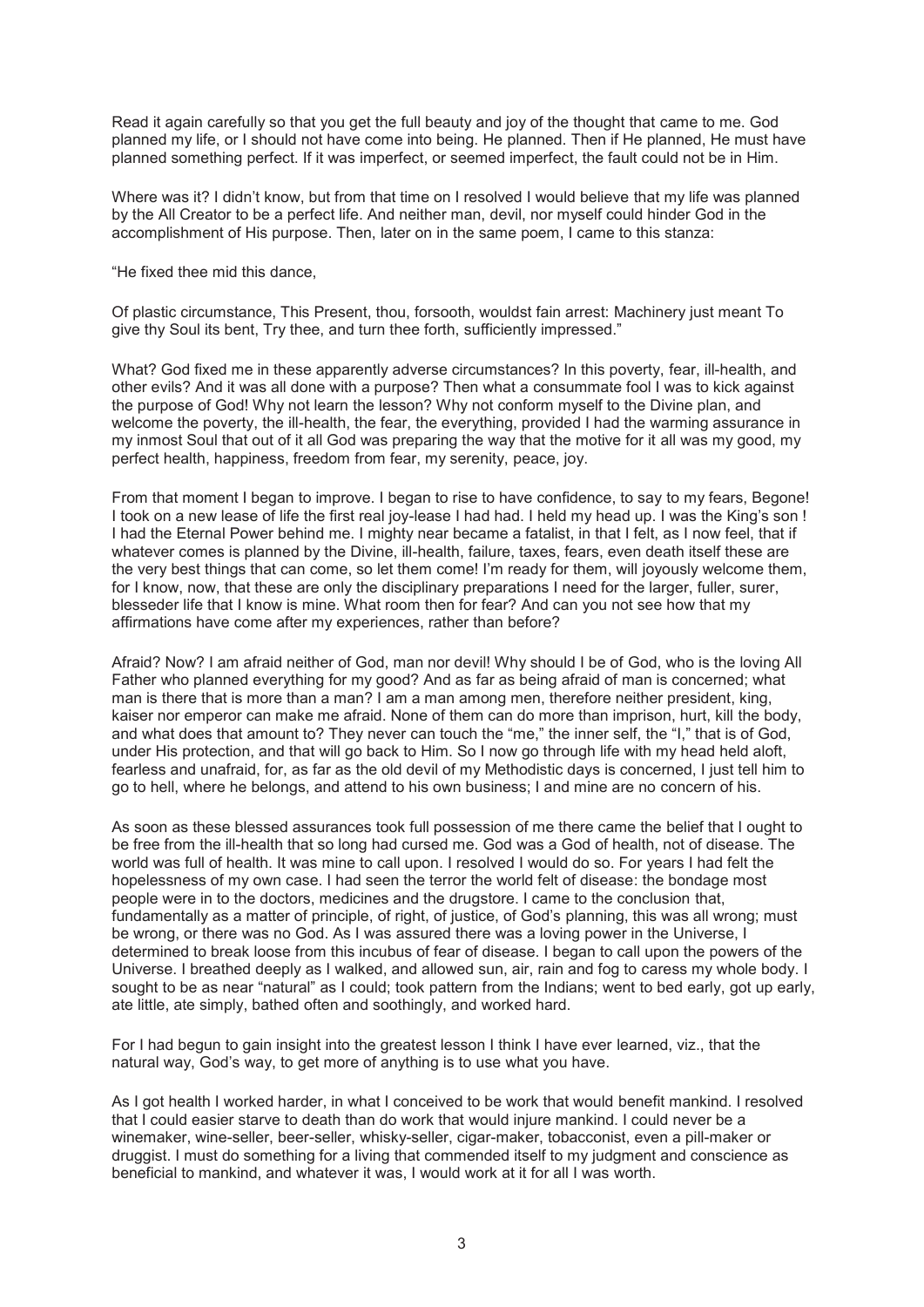Thus I grew stronger yearly until now, as I near the sixtieth milestone, I am younger in feeling than I was at twenty-five; I am able to do ten times the work I did then and I do it easily. Three days ago I met a prominent physician of the city where I am now working. He did not know me, though he said we had been introduced to each other at a convention, and that was why he presumed to stop me, but he wished to tell me that I was the most healthy-looking and acting man he knew. I walked with the springiness of youth; my face and whole body radiated perfect health, and he was sure I should live to be over a hundred. I told him I expected to make it 150 years, and he seriously remarked as I passed on, "There's nothing to hinder! I should not be surprised but that you'd do it!"

And I confidently expect to. Anyhow, I'm having a great deal of fun and joy in planning my work for the next ninety years, and living now as if I had all that time at my disposal. May I here state what is my habitual mode of thought in regard to the things men and women generally are afraid of in matters of health?

If I am seated in a draft and my friends say, "You'll take cold," my invariable reply is, "I'll stay then, for I'd rather take cold and die than go back to the old bondage of fear." If I fear I mustn't eat anything, if it is mere fear that stands in the way, I immediately eat the forbidden thing and kill the fear. If I fear, or other people try to make me fear, anything, I deliberately do that thing. I flaunt fear in the face, I challenge him, provoke him, dare him, defy him, until now, instead of being something to be afraid of, he comes slinking around like a trodden-down hobo, begging me not to kill him off entirely, as he doesn't want to be banished entirely from the earth.

For a time I overworked indoors, when I was longing to get out-of-doors. I brought on a well-defined, apparently chronic case of asthma. My friends became afraid for me.

As soon as I felt their fear and as long as I felt it I resolutely determined to let the asthma kill me before I would yield fear of it. Then, when I was ready, I broke loose from my work, went and fasted fifteen days, then, a little later, took off all my clothes and got into the air and sun for two weeks, took nothing but milk, and then went off into the wildest part of our United States, among the Navajo Indians, slept out with few covers many nights when the temperature was below zero, ate simply, and came back better than I had been for years.

Now and then I am urged by the exigencies of work to do things that are not good for me, but I go ahead, trusting in the All Health for health. When I seemed to fail as I did a couple of months ago, when I had a severe attack of grippe that took hold of my bronchial tubes, I went where I could take off my clothes and get the air and sun on my body, fasted for four days, lived on nothing but milk the next ten days, and then went and delivered seven lectures a day to show that I was convalescing.

I am now lecturing in a hall capable of seating crowded a hundred and fifty people. It has little ventilation. My audiences often run up to 250 and even 300, and one lecture follows another sometimes for four consecutive hours. I ought to get sick, according to all the accepted ideas, but I feel that if, in the discharge of my duty, under adverse conditions, I cannot call for the extra help the Universe of Love is full of, what is the use of there being such a universe? So I go on, am content, happy, and except for the experience related above am vulgarly healthful and radiantly happy in my work and life. But there were other fears I had to overcome. I believe I was, and am, naturally, a coward. I used to be afraid of a horse running away with me; of drowning when I went in swimming; starving to death if I got lost. Soon after I began my exploring life in the wilds of our West I made up my mind to kill all these fears, I determined to use all the caution my brain could suggest, all the foresight, knowledge, and experience of others as well as myself, and then go fearlessly and bravely to my work.

For instance, I wanted to explore the runaway Colorado River, when it broke loose and made the Salton Sea. No one knew where it went and how it reached the Salton. In a lecture I announced I was going to follow it and find where it went. Two or three adventurous souls asked if they might go along. A party was made up of seven. I engaged two Indians to go and aid us. The engineers who were spending hundreds of thousands, that later were to become millions of dollars, in curbing the runaway river and get it back to its natural courses, told us we could never get through the country. They had sent expert men, men familiar with the country, with their best Indians, and they all had given it up.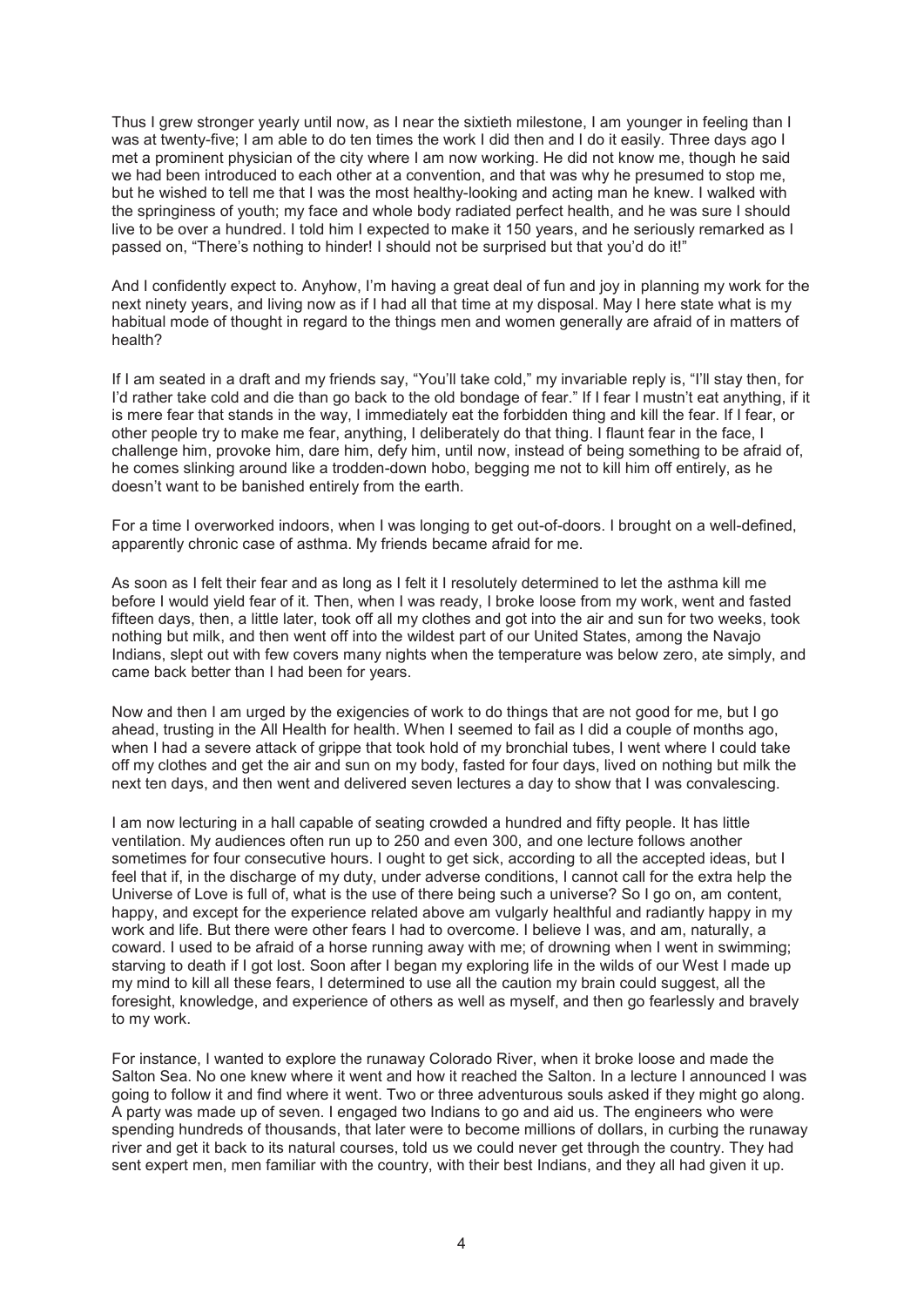They even called upon these men to give me their experiences. One said it was "hell boiled down." Another said the river ran out into a sandy desert, seeped through into some rocky channel and thus worked its way to the Salton Sea, and there were other dreadful things conjured up, as that we should get stranded in the midst of quicksands and be unable to get out, etc.,etc. Now this is what I wish to make clear. The more these people sought to dissuade me, the more scared I got. But I was determined to kill my fear. I resolved to go ahead, for I knew I had rather die trying than back out to live and be afraid, and forever after have the feeling that I had not dared.

We started. We found all the warnings were true. It was "hell boiled down." For fifteen days and nights we were constantly wet through. One night I slept in my boat, which sank in quicksand nearly up to the gunwale, opened its seams and let in water, so that when I awoke I was in water up to the chin. Yet so weary was I that I slept through it.

At the end of the fifteen days five of the seven and one of the Indians had had enough, and as an opportunity arose to leave the party they went. Two of us and one Indian went on to such adventures as few would care to repeat, but that give me a thrill of joyful triumph as I recall. I won! I killed the fear! I have been the better man for it ever since.

A few years ago an eastern editor, having read of some of my adventures, asked me to tell of the times I had "faced Death," and write out the story of each experience. That led me to count them up, and I found I had sat face to face with Death twenty-seven different times; three times by near drowning; once by being thrown down a twenty-five foot precipice from the back of a runaway mule; once by falling when alone and where no one could ever have found me down a precipice, where I lay, the whole of my lower body paralyzed for several hours; thrice for want of water; once by being caught in quicksands; once from attack of a panther; once from the bite of a rattlesnake; once in a railway collision; three times from guns in the hands of drunken, infuriated men; once by a frenzied and angered man in one of my audiences: once by having a horse jump on to me and break one of my ribs; another time by being thrown from the back of an unbroken horse; again through a severe operation I was compelled to undergo as the result of being injured by a bucking horse, etc., etc.

So that now the Arch Fear, Death himself, literally has no terrors for me. I laugh at him, defy him, dare him to touch me for I know, deep down in my inner consciousness, that there is no such thing as Death. The Universe is not controlled by Death; it is under the benign forces of Life, and I AM, and I always shall be I AM, for there, is no time, only the Eternal Now.

Another fear, however, I had to learn to master. When I was a Methodist preacher I was afraid of offending people, and especially those who paid my poor and meager salary. I had a family. Money was essential. What fights I had when threats came as they did that I must quit preaching on this, that, or the other line, or so and so would cut out his subscription! But, thank God, there was a streak of stubborn conscience in me that refused to be silent at such times, and I dared the loss of my salary and said my say. I am free to confess one of the most pitiable things in our civilization to me today is this moral fear, this cowardice that is engendered lest one lose his job. The truckling subservience of employees to employers; the fear of business men offending their patrons; the pandering, yielding of the professional men to the rudenesses, vulgarities, indignities, insults even, of those who employ them, are a sad sight to me. I have had my share of the temptations, but am doing my best to kill every fear of this kind.

Then there came another development of fearlessness. I had ever been afraid to reach out and do things that required energy, strength, money, and long life to accomplish. I had been deterred by the fear that I had not the strength, and could never raise the money, and could not live long enough to accomplish anything. But now new ideas of fearlessness took the place of these thoughts of dread. Why should I be afraid? Life was eternal, and was the gift of God. If I wanted to live for God and mankind I had the right to call upon the inexhaustible resources of God. In Browning's Abt Vogler I had learned that when God expanded my heart in a desire for good I could absolutely rest assured that sometime, somewhere, somehow, that desire would be fulfilled.

There came with this assurance another equally satisfying, and that was that there was, with those who knew, loved and trusted God, "no more near nor far" no time it was all one Eternal Now. Therefore I began to plan large things. I started to write books, that ten years before no one on earth